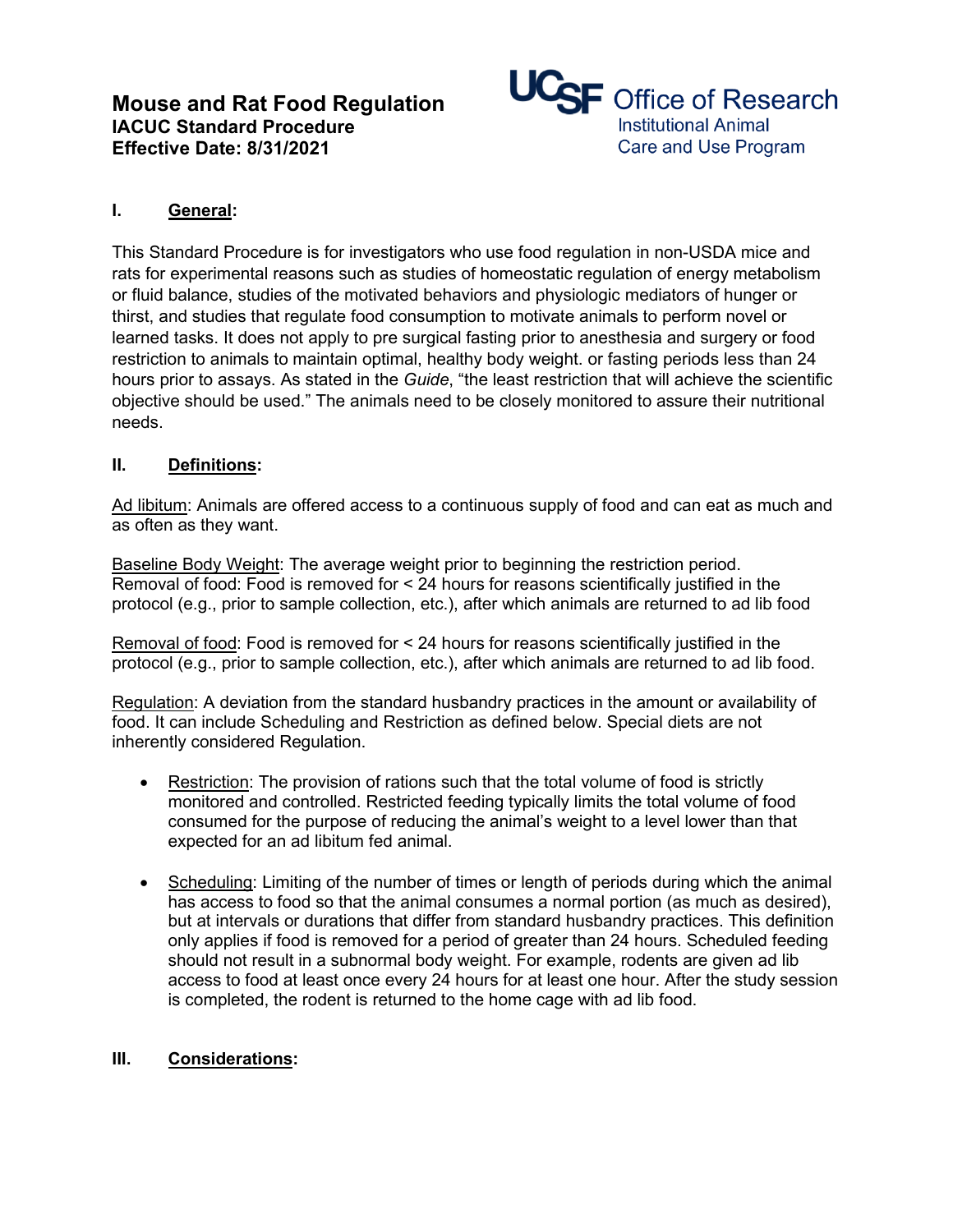- 1. The goal for body weight should be no greater than 15% weight loss when compared to an age- and sex- matched ad lib fed control unless scientifically justified in the IACUC protocol.
- 2. In the case of conditioned-response research protocols, use of highly preferred food as positive reinforcement, instead of restriction, is recommended. However, exceptions to this recommendation or alternatives may be allowable if scientifically justified.
- 3. Efforts should be made to match an animals typical eating schedule with circadian variables. Rodents are nocturnal and eat and drink primarily at night, therefore, removing food in the evening for overnight restriction usually results in restriction lasting 24 hours.
- 4. Research staff responsible for monitoring animals on food regulation studies should be trained and competent to evaluate the animal's condition.
- 5. Food regulation is not recommended in rodents less than 8 weeks of age. Severe food restriction studies in rodents younger than 14 weeks of age is detrimental to their health. Young or growing animals are especially sensitive to food restriction and should be evaluated with a concern for their health and minimum growth requirements.

## **IV. Pain Category Classification:**

Any animal without access to food for approximately more than 24 hours must be listed in Category E. Food deprivation must not exceed 48 hours. Additionally, if scientific needs require a weight loss of > 20%, list animals in Category E.

## **V. Description of procedure:**

- 1. Any sort of food regulation must be included in the IACUC protocol, scientifically justified and approved before being implemented.
- 2. Cages containing rodents which are on a food regulation study must be labeled in accordance with LARC guidelines.
- 3. Animals should be acclimated to a regulated feeding schedule over a period of time.
- 4. Animals are likely to have the most significant weight fluctuations during acclimation to the food regulation. To ensure that animals are adjusting appropriately during this period, they should be weighed 3x/week.
- 5. Any animal that exceeds the % allowable weight loss or displays any clinical signs of distress such lethargy/ruffled hair coat/hunched posture must be temporarily or permanently removed from the study and fed ad libitum.
- 6. Assessment and documentation\* are required for:
	- Feeding restrictions of any kind; and,
	- Scheduled feeding where animals are without food > 24 hours:
		- a. Record daily food consumption for each animal. This can be derived by recording:
			- i. Animal's baseline weight prior to food regulation
			- ii. Daily amount food provided and food consumed
		- b. Record body weights at least once per week. More frequent body weight recording will be required for greater restrictions. The body weight monitoring plan must be described and approved in the IACUC protocol.
		- c. Clinical parameters must be monitored and recorded as described and approved in the IACUC protocol. Examples include,
			- i. Activity level (Active versus quiet, lethargic)
			- ii. Hair coat (Groomed versus ruffled)
			- iii. Posture (normal versus hunched)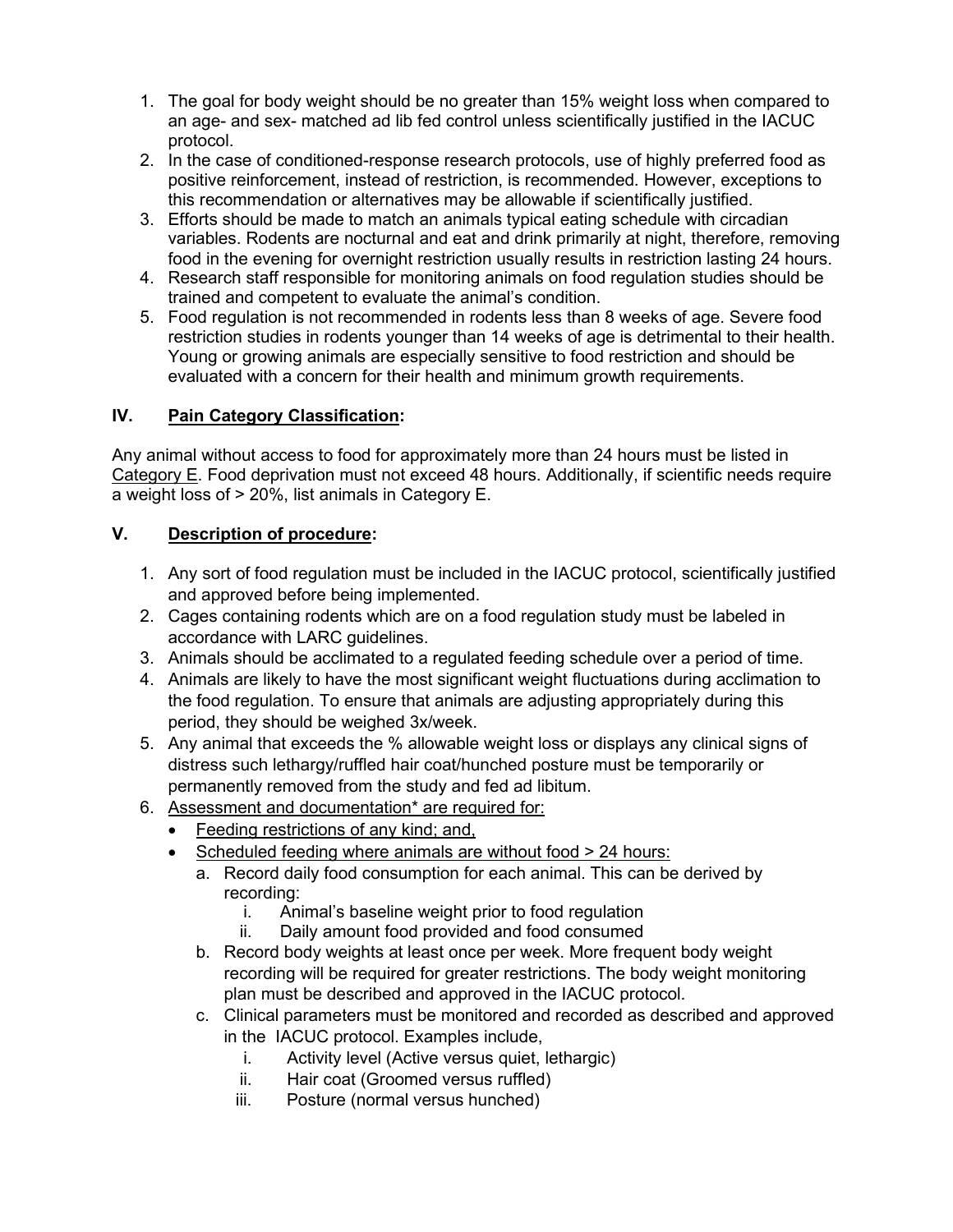- \*7. Recordkeeping:
	- a. The Principal Investigator is responsible for the assessment, care and documentation for food-regulated animals.
	- b. The lab must record all body weight measurements, quantitative health assessments, scoring, and supportive care. Records must be presented to LARC or IACUC upon request.
	- c. Records must include protocol number, principal investigator's name, date of entry, and pertinent information.

#### **VI. Literature search words required:**

|                                                                        | <b>Search</b><br><b>Sites</b> | Years<br>Covered |
|------------------------------------------------------------------------|-------------------------------|------------------|
| Mouse, Food, Deprivation, Regulation, Guidelines, Restriction, Welfare | Pub                           | 1970-2020        |
|                                                                        | Med                           |                  |

Literature search was performed for development of this Standard Procedure in June 2020.

#### **VII. References:**

- 1. 2Bachmanov, A. A., D.R. Reed, G. K. Beauchamp, and M. G. Tordoff. "Food Intake, Water Intake, and Drinking Spout Side Preference of 28 Mouse Strains." Behav Genet 32.6 (2002): 435-43.
- 2. Bachmanov, A.A., G.K. Beauchamp, and M.G. Tordoff. "Voluntary Consumption of NaCl, KCl, CaCl2 and NH4Cl Solutions by 28 Mouse Strains." Behav Genet 32.6 (2002): 445- 57.
- 3. Bekkevold, C.M., K.L. Robertson, M.K. Reinhard, A.H. Battles, and N.E. Rowland. "Dehydration Parameters and Standards for Laboratory Mice." JAALAS 52.3 (2013): 233-39.
- 4. Boston University Food Regulation and Restriction in Rodents Policy, Review dated: 2019.
- 5. Brown University IACUC Policy on Food and Fluid Regulation in Rodents, Review Date: June 2, 2017.
- 6. Goodrick, C. L. et al. (1982). Effects of intermittent feeding upon growth and life span in rats. Gerontology 28(4), 233–241.
- 7. Goodrick, C. L. et al. (1983). Effects of intermittent feeding upon growth, activity, and lifespan in rats allowed voluntary exercise. Exp. Aging. Res. Fall 9(3), 203–209.
- 8. Goodrick, C. L. et al. (1990). Effects of intermittent feeding upon body weight and lifespan in inbred mice: Interaction of genotype and age. Mech Ageing Dev. July 55(1):69-87.
- 9. Guidelines for the Care and Use of Mammals in Neuroscience and Behavioral Research. ILAR. NRC. 2002. Food and Fluid Regulation. 49–61.
- 10. Hickman, D.L., and M. Swan. "Use of a Body Condition Score Technique to Assess Health Status in a Rat Model of Polycystic Kidney Disease." JAALAS 49.2 (2010): 155- 59.
- 11. MIT CAC Guidelines on Food and Water Restriction in Rodents, 2007.
- 12. National Institute of Aging: Guidelines for Caloric Restriction in Rodents.
- 13. National Research Council. "Food and Fluid Regulation." Guide for the Care and Use of Laboratory Animals. 8th ed. Washington, D.C.: The National Academies Press. (2011): 30-31.
- 14. National Research Council. Guide for the Care and Use of Laboratory Animals: Eighth Edition. Washington, DC: The National Academies Press, 2011. Pp 30-31.
- 15. Purina Mills Lab Diets. http://www.labdiet.com/